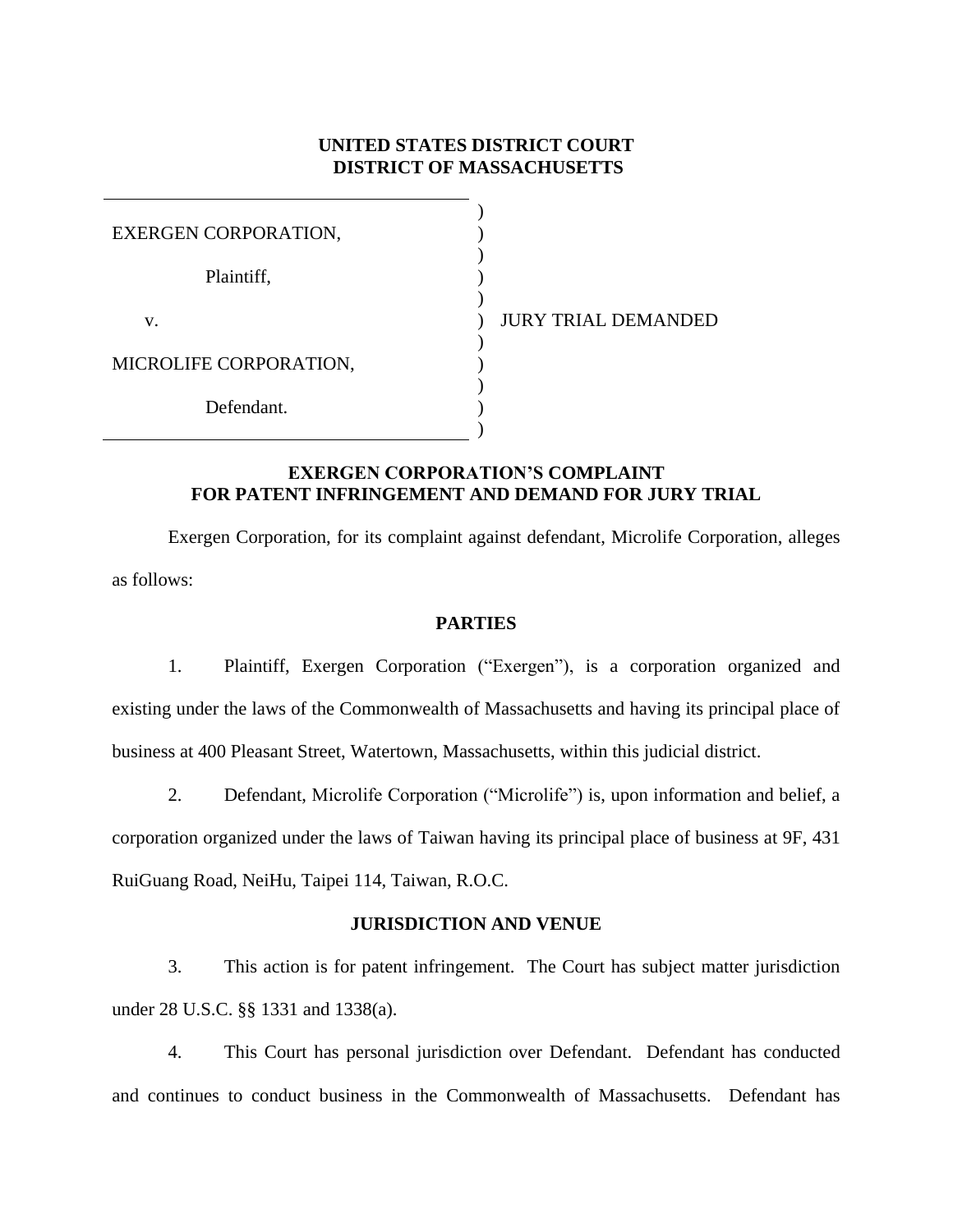caused and is continuing to cause tortious injury in the Commonwealth of Massachusetts. Defendant, directly or through intermediaries, has transacted and continues to transact business in the United States and the Commonwealth of Massachusetts by: using or causing to be used; making or causing to be made; importing or causing to be imported; offering to sell or causing to be offered for sale; and selling or causing to be sold directly, through intermediaries and as an intermediary, products that infringe the Patent-in-Suit to consumers in the United States, including consumers in the Commonwealth of Massachusetts.

5. Venue in this district is proper under 28 U.S.C. §§ 1391(b) and (c) and 1400(b), as, *inter alia*, Defendant is subject to personal jurisdiction in this district.

#### **FACTUAL BACKGROUND**

6. On March 18, 2008, United States Patent No. 7,346,386 ("the '386 Patent"), entitled "Temporal Artery Temperature Detector," was lawfully issued.

7. A copy of the '386 Patent is attached as Exhibit A and incorporated herein.

8. Exergen is the sole owner of the '386 Patent and all rights of recovery thereunder.

9. The '386 Patent has not expired and is in full force and effect.

10. Exergen has marked its products in connection with the '386 patent in compliance with 35 U.S.C. § 287(a).

11. Microlife has indirectly infringed the '386 Patent by making infringing products, and causing such products to be used, offered for sale, and sold in the United States and in the Commonwealth of Massachusetts, and to be imported into the United States, including infrared forehead thermometers sold in the United States by Kaz USA, Inc. under the name V977, also known as the Vicks Forehead Thermometer, and FHT1000, also known as the Braun Forehead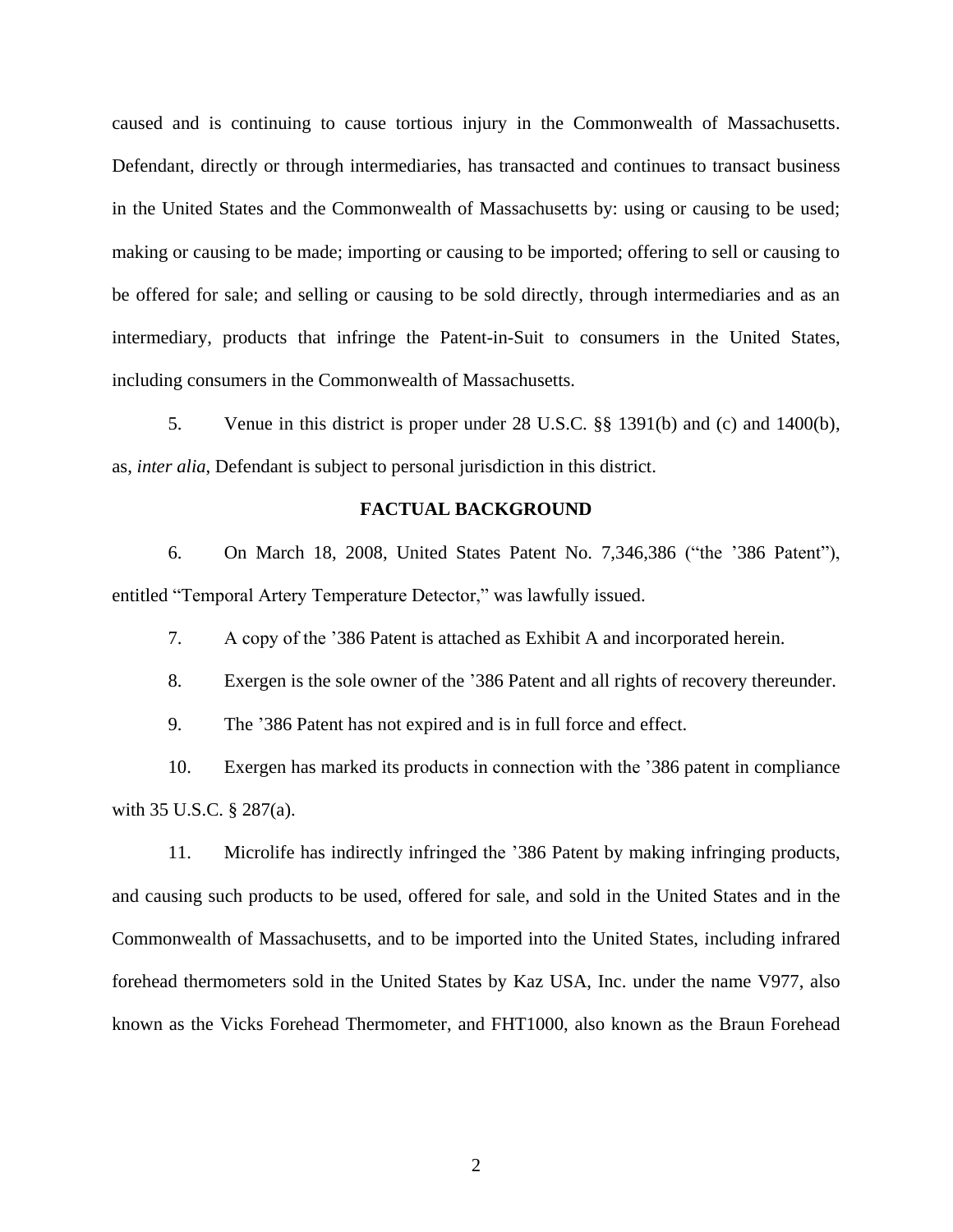Thermometer. For example, Microlife indirectly infringes at least claims 1- 4, 22, and 24 of the '386 Patent by such actions.

12. Microlife has induced and continues to induce the infringement of the '386 Patent in the United States.

13. Microlife maintains a relationship with Kaz USA, Inc., which is located in Massachusetts, by manufacturing and supplying infringing thermometers for import, offering for sale, sale, and use of its infringing infrared thermometer products in the United States, and by communicating with Kaz USA, Inc. regarding the infringing infrared thermometer products.

14. Microlife's affiliate, Microlife Intellectual Property GMBH, filed a 510(K) submission for approval to market its infringing infrared thermometer product, known as FR1DM1 in the United States. A copy of the Microlife 510(K) summary is attached as Exhibit B.

15. Microlife Intellectual Property GMBH filed a United States Patent Application to cover Microlife's forehead thermometer, which published on May 2, 2005. Attached as Exhibit C is Microlife's U.S. Patent App. No. 10/802,050.

16. On July 8, 2005, the USPTO issued a final rejection of the broadest infrared forehead thermometer claims in Microlife's US application, on the ground that these claims were obvious and "unpatentable" over Exergen's U.S. Patent No 6,692,685 (the '685 Patent). The narrower claims were rejected as obvious over the '685 Patent in combination with other prior art references. This rejection put Microlife on notice of Exergen's '685 Patent. The '386 Patentin-Suit is a continuation of the '685 Patent. Microlife acquiesced in the rejection, eventually abandoning its application. Attached as Exhibit D are file excerpts from the USPTO file wrapper for Microlife's U.S. App. No. 10/802,050.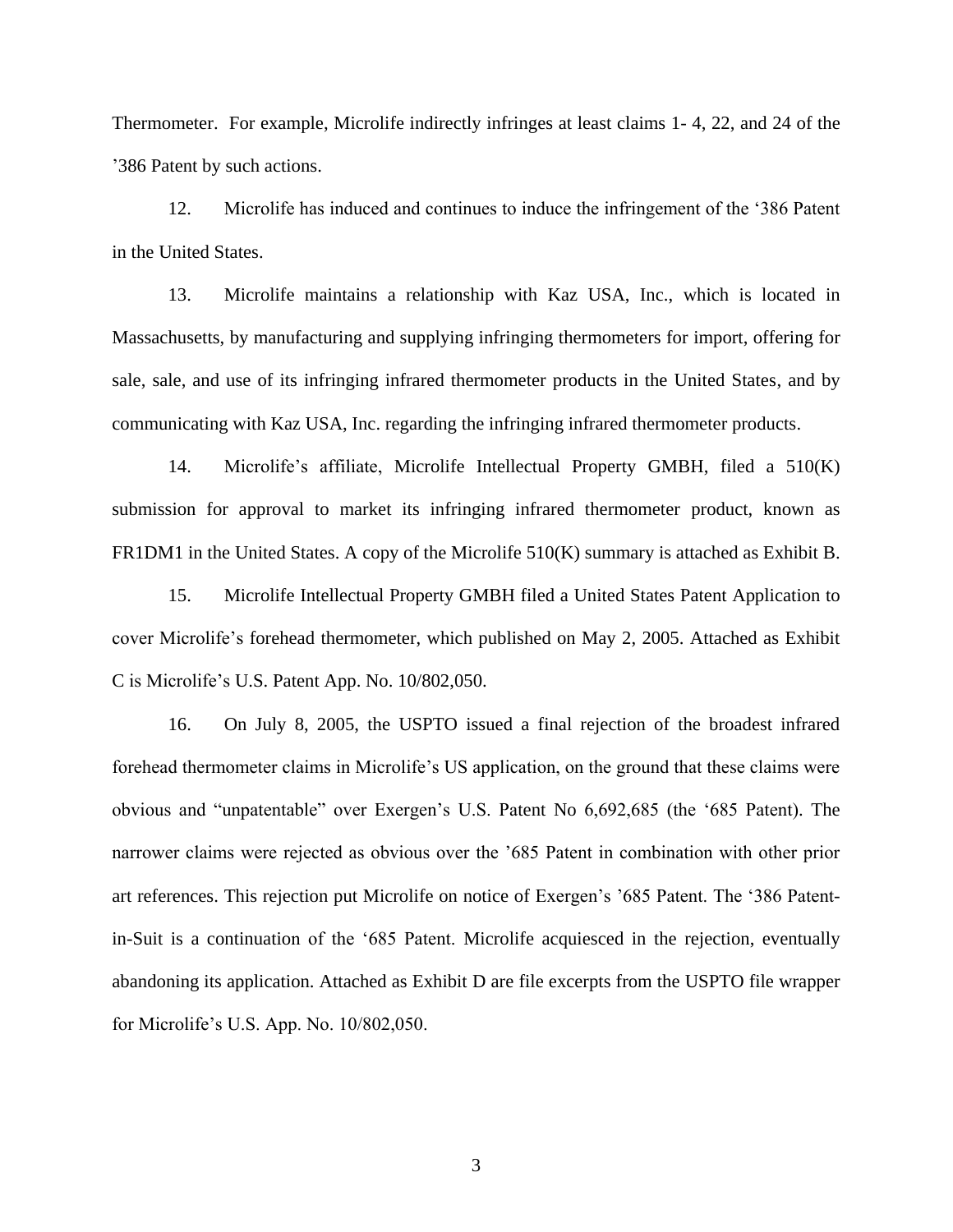17. Microlife manufactures its infrared forehead thermometer products with the knowledge and intent that they will be imported into and sold in the United States.

18. Upon information and belief, Microlife has been aware of the existence of Exergen's '386 Patent since shortly after the issuance of the '386 Patent on March 18, 2008.

# **COUNT I INFRINGEMENT OF THE '386 PATENT**

19. Exergen incorporates by reference paragraphs 1-20 above as though fully set out herein.

20. On information and belief, Defendant has infringed and continues to infringe, indirectly through contributory and/or induced infringement, one or more claims of the '386 Patent, and manufactures and sells the infringing thermometers with the knowledge and intent that they will be imported into and sold in the United Sates, and the intent that such thermometers are especially designed in a manner which infringes the '386 Patent.

21. Microlife is a direct competitor of Exergen with respect to the subject matter of the '386 patent.

22. On information and belief, Defendant was aware of the existence of the '386 Patent and its infringement of the '386 Patent has been intentional, deliberate, and willful.

23. By reason of the aforesaid infringement, Exergen is damaged and is entitled to damages adequate to compensate for Defendant's infringement.

24. Defendant's infringement of the '386 Patent has caused and is causing irreparable injury to Exergen, for which Exergen has no adequate remedy at law. Defendant will continue its unauthorized conduct unless enjoined by this Court.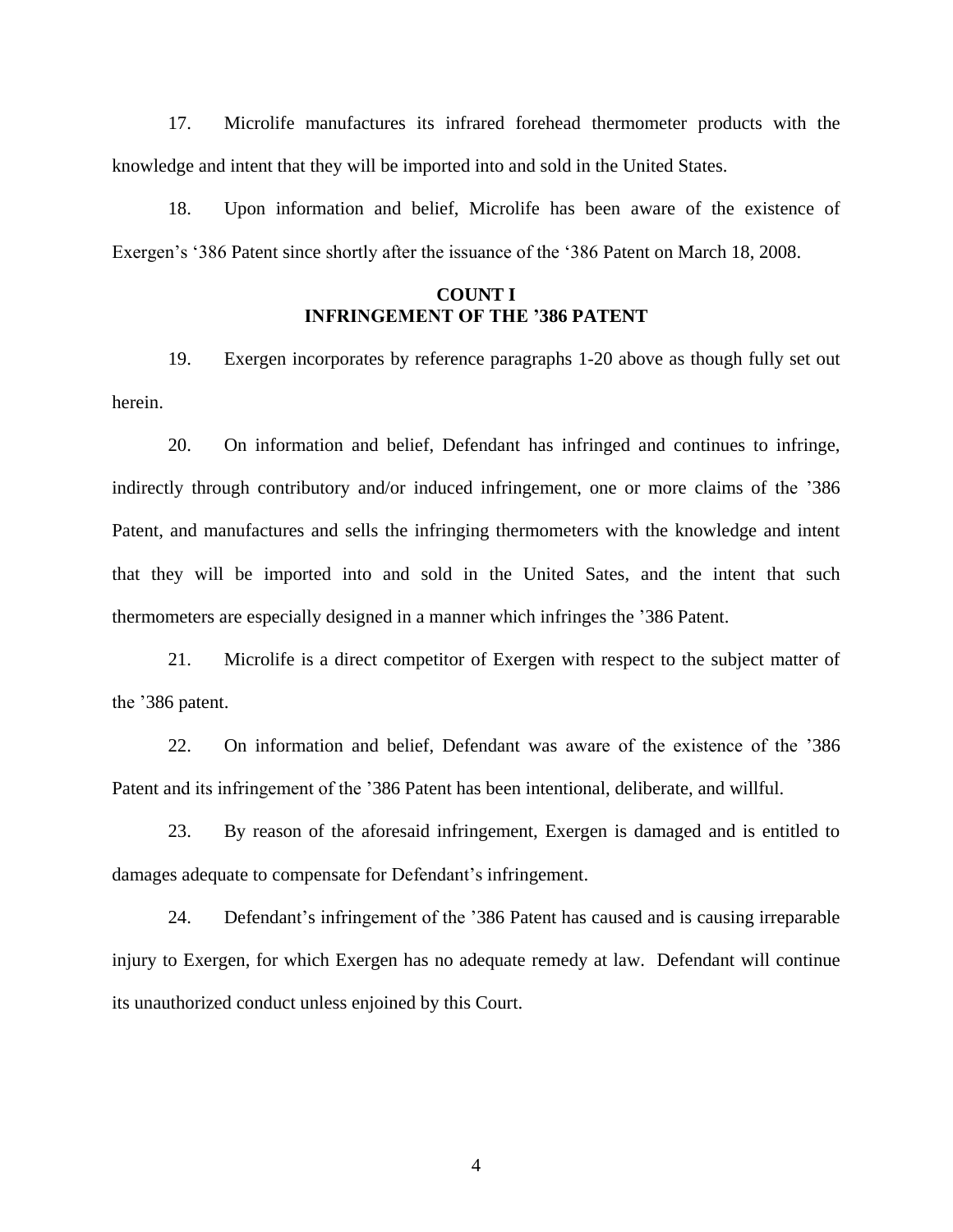### **PRAYER FOR RELIEF**

WHEREFORE, Exergen respectfully requests this Court to grant the following relief, and any other relief the Court may deem proper:

1. Enter judgment in favor of Exergen determining that Microlife induces infringement of, and has induced infringement of, the '386 Patent in violation of 35 U.S.C. §  $271(b);$ 

2. Enter judgment in favor of Exergen determining that Microlife contributorily infringes, and has contributorily infringed, the '386 Patent in violation of 35 U.S.C. § 271(c);

3. Permanently enjoin Microlife and its officers, agents, divisions, affiliate, subsidiaries, successors, employees, and representatives, and all those controlled by or acting in concert or privity with them from infringing, inducing the infringement, and/or contributing to the infringement of the '386 Patent;

4. Award Exergen damages in an amount to be determined at trial;

5. Award Exergen treble damages for willful infringement pursuant to 35 U.S.C. § 284; and

6. Award such other relief that this Court deems just and proper.

#### **DEMAND FOR JURY TRIAL**

Exergen hereby demands a trial by jury.